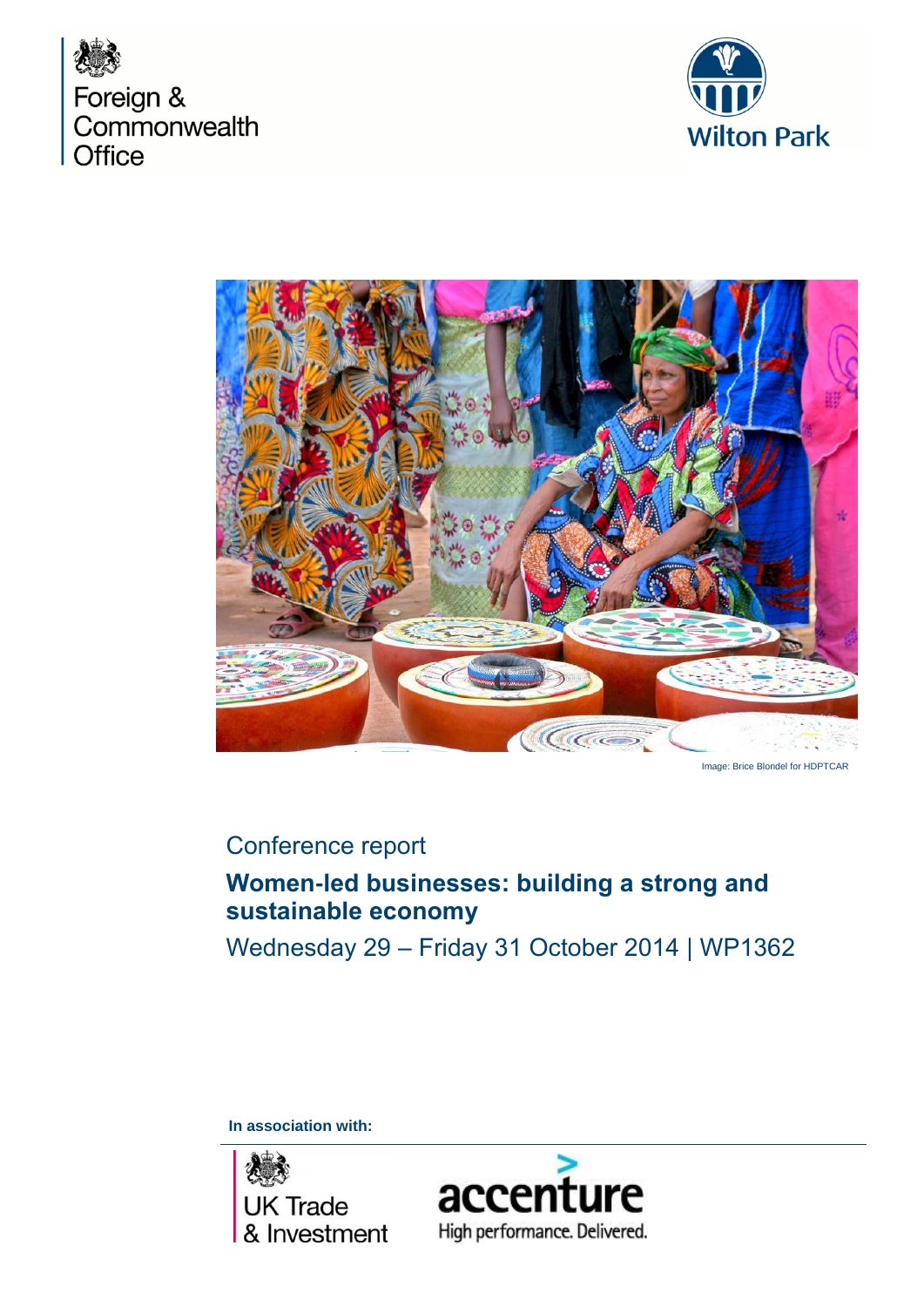

### Conference report

## **Women-led businesses: building a strong and sustainable economy**

## Wednesday 29 – Friday 31 October 2014 | WP1362

In partnership with UK Trade and Investment (UKTI) and Accenture, this dialogue investigated opportunities and constraints faced by women-led businesses (WLBs) in the UK and elsewhere, identifying collaborative pathways and innovative strategies to push the agenda. Bringing together representatives from large corporations, government, and entrepreneurs, most female, we heard perspectives from Australia, Botswana, Hungary, India, Italy, Iraq, Malaysia, Morocco, Serbia, South Africa, Sri Lanka, Turkey and the United Kingdom.

The need to promote women-led business is clear from both a fairness and economic perspective, allowing women's talent to drive alongside men's talent. This meeting sought to unpack the impact of perceptions, culture and societal drivers, as well as structural barriers which hinder women's empowerment and corporate growth, producing recommendations for steps forward.

Micro and macro perspectives were both considered, laying out the challenges faced by women at different stages of life, in different arenas and country contexts. Individual women having the confidence, skills, awareness and tools to seize available opportunities are critical alongside the bigger picture of government, private sector and civil society stakeholders having an inclusive vision and common language to facilitate the entrance of women into work, growing their businesses and grasping opportunities alongside men. This requires efforts at multiple levels in order to bring positive change to education, perceptions, policy framework, legal system and the behaviours of both buyers and suppliers in the supply chain.

### **Key outcomes and findings**

 Recommendations focused on how to create unrestrictive pathways for women in business, particularly in the context of small and medium-sized enterprises  $(SMEs<sup>1</sup>)$  in supply chains. This included how to change perceptions, build the evidence base around women in business, improve access to finance and market

**1** \* SMEs are defined in EU law as follows:

| Company category |       |                     | Employees   Turnover   or   Balance sheet total |
|------------------|-------|---------------------|-------------------------------------------------|
| Medium-sized     | < 250 | ≤ € 50 m            | $\leq \epsilon$ 43 m                            |
| Small            | < 50  | ≤ € 10 m            | ≤ € 10 m                                        |
| Micro            | < 10  | $\leq \epsilon$ 2 m | $\leq \epsilon$ 2 m                             |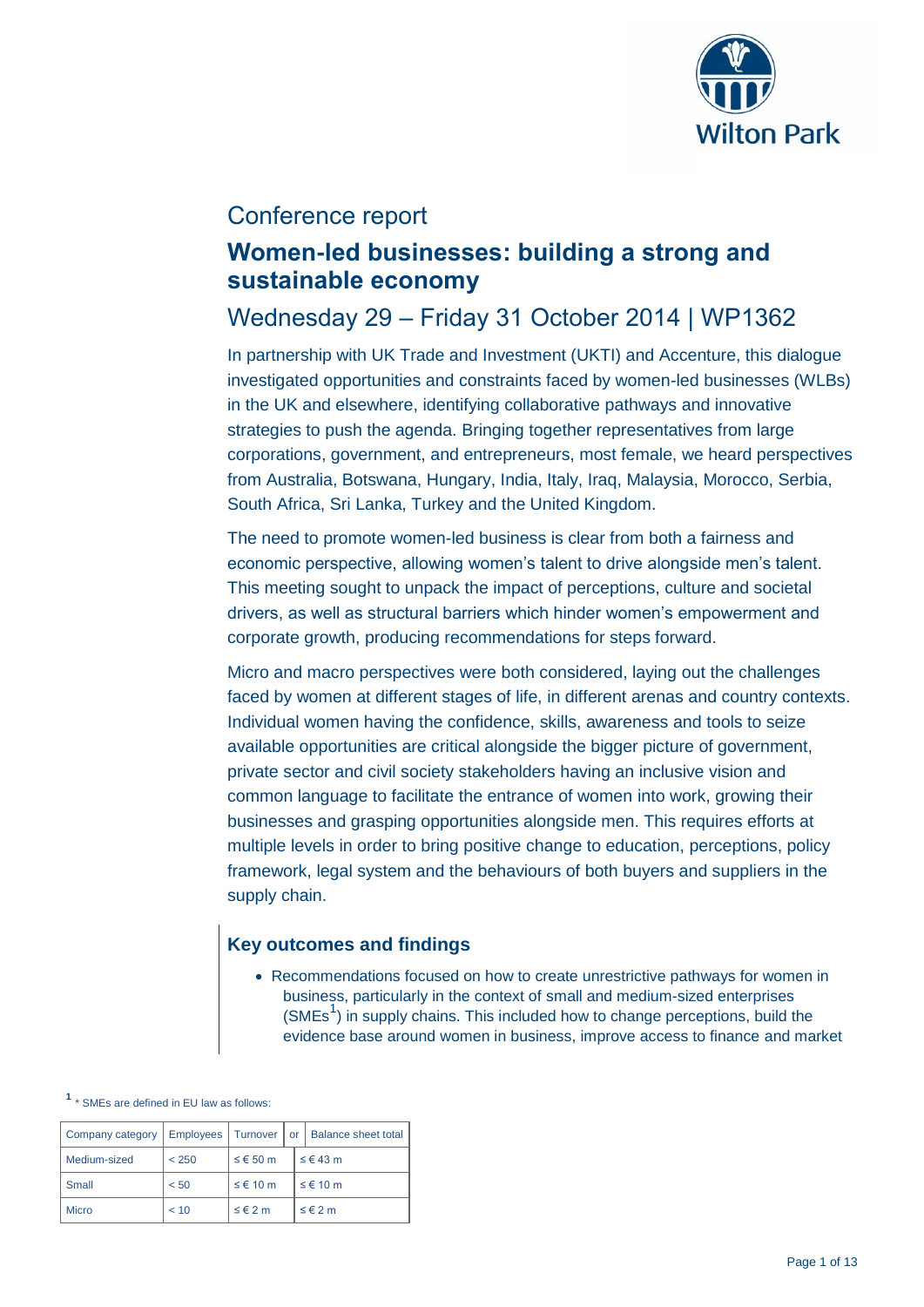information. It also highlighted success stories and shortfalls of government regulation and legislation – as well as supplier inclusion and diversity programmes in large corporations and local and national governments.

- Understanding the narrative of a woman's journey through the education, employment and enterprise pipeline is critical to identify barriers and opportunities. Entering the subsequent supply chain pipeline, women require support and development, with both government and private sector instrumental in driving progress.
- It was recognised that though different contexts and countries face specific barriers, many challenges are common across the global, gender, minorities and business arenas. Whilst framing this discussion within the gender bracket brings women together in a mutually-supportive space, the label defines the conversation in a particular way, which may both limit and support the audience producing recommendations relevant to SMEs in general.
- Increasing their visibility, making use of technology and networking are considered to be crucial areas for WLBs to engage with.
- To effectively assess the situation and shortfall in WLBs participating in national and international supply chains, a larger evidence base is required in order for governments to better understand why certain sectors struggle to expand to an international level and what tailored government support is required. More specifically, data around the barriers faced by women initiating start-ups, gaining access to finance and establishing business relationships is in short supply.
- Education and tackling cultural perceptions of gender are also necessary to empower both men and women. Conversations on inclusivity should begin at home to break down gender stereotypes present from an early age and empower the younger generation in an inclusive way. These efforts should extend into schools and the workplace in the form of mentorship and training.

#### For policymakers

- Responsibility of policymakers to set up mechanisms to promote women in business, legislate against prejudice and facilitate import and export, fostering a collaborative approach between government and private sector to support the procurement pipeline and engage with SMEs. With companies such as Walmart generating revenues comparable to the gross domestic product (GDP) of Norway, governments need to engage the private sector in a joined up approach, building networks, sharing risk and defining value appropriately.
- To create an enabling environment for start-up companies, the UK in particular could take a lead by removing penalties for failure and creating a culture of 'try again', whilst guarding against the risk of phoenix companies.

#### For public sector procurement

- Decisions to award contracts or to enter and continue supply partnerships could take more closely into account prospective large service providers' commitment and track records in integrating more SME's (including WLBs) into their supply chains by:
	- o allocating a higher weighting to this in the evaluation of supplier proposals
- encouraging adherence to best practices and standards
- requiring reporting of progress in integrating more SMEs into supply chains
- agreeing how to fairly share risks and costs relating to engaging more SMEs

#### For the private sector

- Collaborating with other corporations to spread the costs and effort of driving transformation towards a marketplace more inclusive of WLBs and SMEs
- Generating the will within corporations to create a supportive internal infrastructure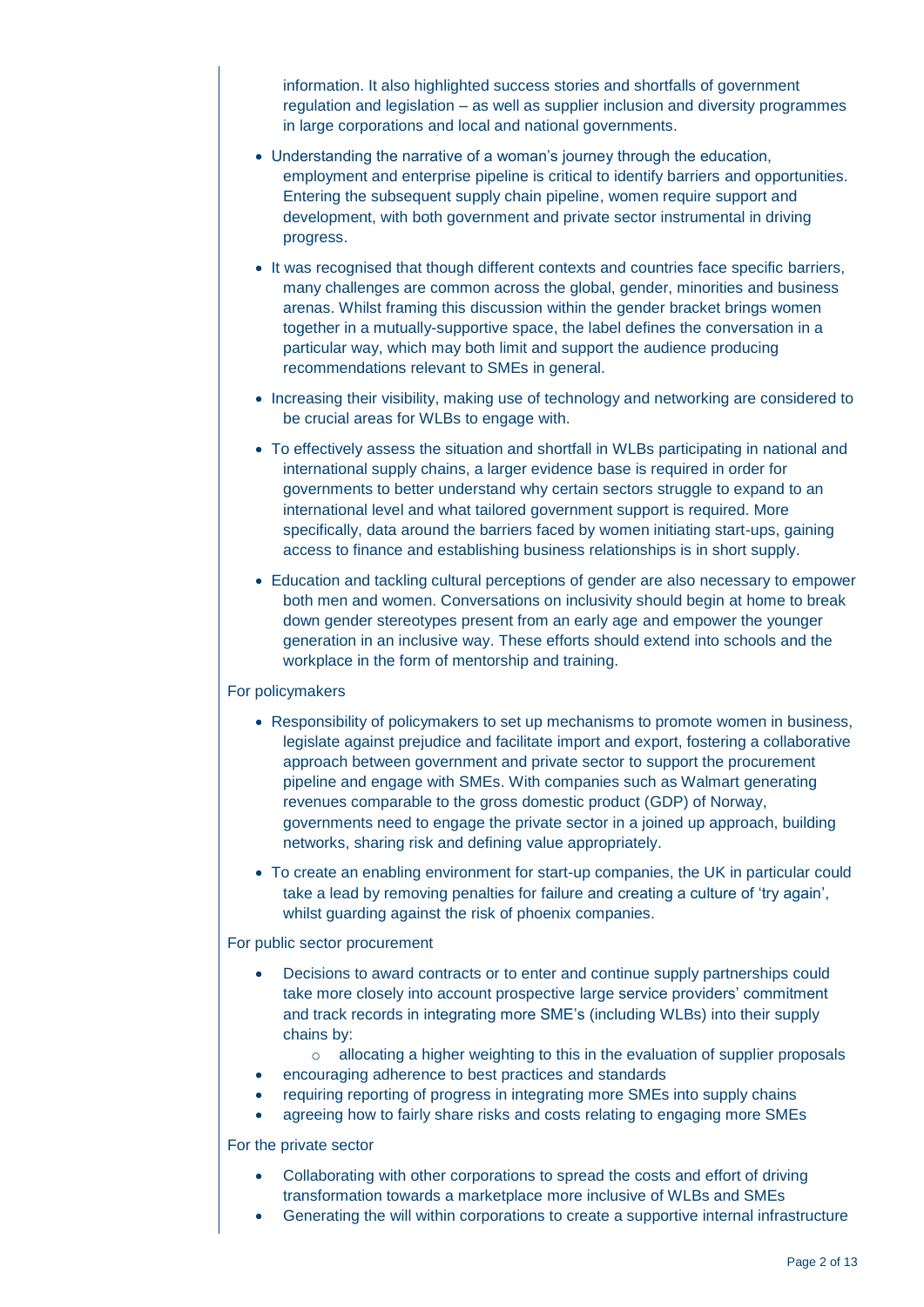that pushes for inclusion and diversity at all levels of the organisation. To include:

- o Incorporating an inclusive human resources (HR) strategy
- o Support for women's caring responsibilities
- o Flexible working hours and working from home where possible
- o Recognition of rights for maternity provision and equal pay
- o Encouragement of men to support equality
- Gathering and communicating information and metrics to evidence progress and achievements (via advocacy, reports, social media, etc.)
- Promoting the business case of integrating more WLBs/SMEs into the supply chain

These measures need to be integrated into a company's long term plan in order to move the institutional make up away from a hierarchical framework towards a business that empowers workers and ensures the meaningful contribution of women once at the table.

For women-led businesses

- Demonstrating and communicating the business case around value generated by WLBs in supply chains; encouraging more women to enter markets and succeed.
- Building partnerships and creating empowering communities is critical: drive awareness and knowledge sharing of success stories through online networks and be proactive in networking to build the presence of WLBs and grasp opportunities.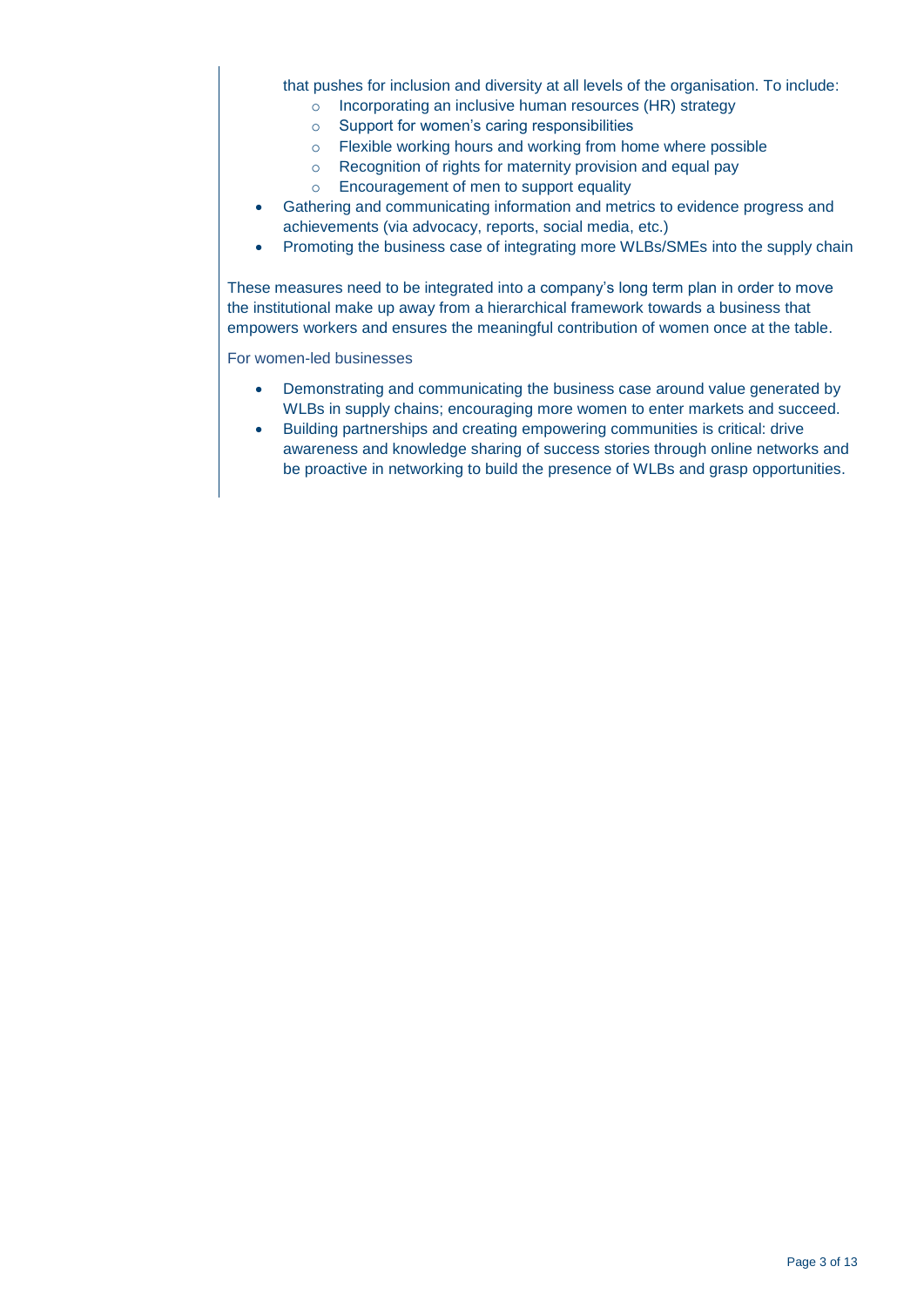### **The context**

1. It makes economic sense to draw women into the economy and to build a diverse workforce relevant to a diverse market place. However, great imbalance exists on a global scale $^2$ :



*Data drawn from Global Gender Gap report 2014, World Economic Forum<sup>3</sup>*

- 2. Perceptions of women vary according to context, though negative lenses project an image of women limiting themselves in the workplace due to lack of confidence and emotional temperament, or neglecting their home life. This contrasts with female role models able to balance work and home life. We need to move beyond stereotypes and expectations to encourage inclusiveness and diversity in ways of working and corporate behaviour, careful not to push to another extreme of affirmative action or quotas.
- 3. Societal and cultural dynamics vary by country context and demographic as do the challenges faced by WLBs.

Developed country context: The UK

4. The UK Small Business Survey (2012)*<sup>4</sup>* reveals that just 13% of WLBs are exporting compared with the 19% national average. If women-led SMEs increased their exports to the average level across SMEs, the UK could gain up to 10,000 more exporters.

<sup>2</sup> Globally women earn less than 1% of the money spent on suppliers by governments and large corporations.

<sup>3&</sup>lt;br><sup>3</sup> Global Gender Gap report 2014 available here: <u>http://reports.weforum.org/global-gender-gap-report-2014/wp-</u> [content/blogs.dir/60/mp/files/pages/files/gggr-2014-table-3.pdf](http://reports.weforum.org/global-gender-gap-report-2014/wp-content/blogs.dir/60/mp/files/pages/files/gggr-2014-table-3.pdf)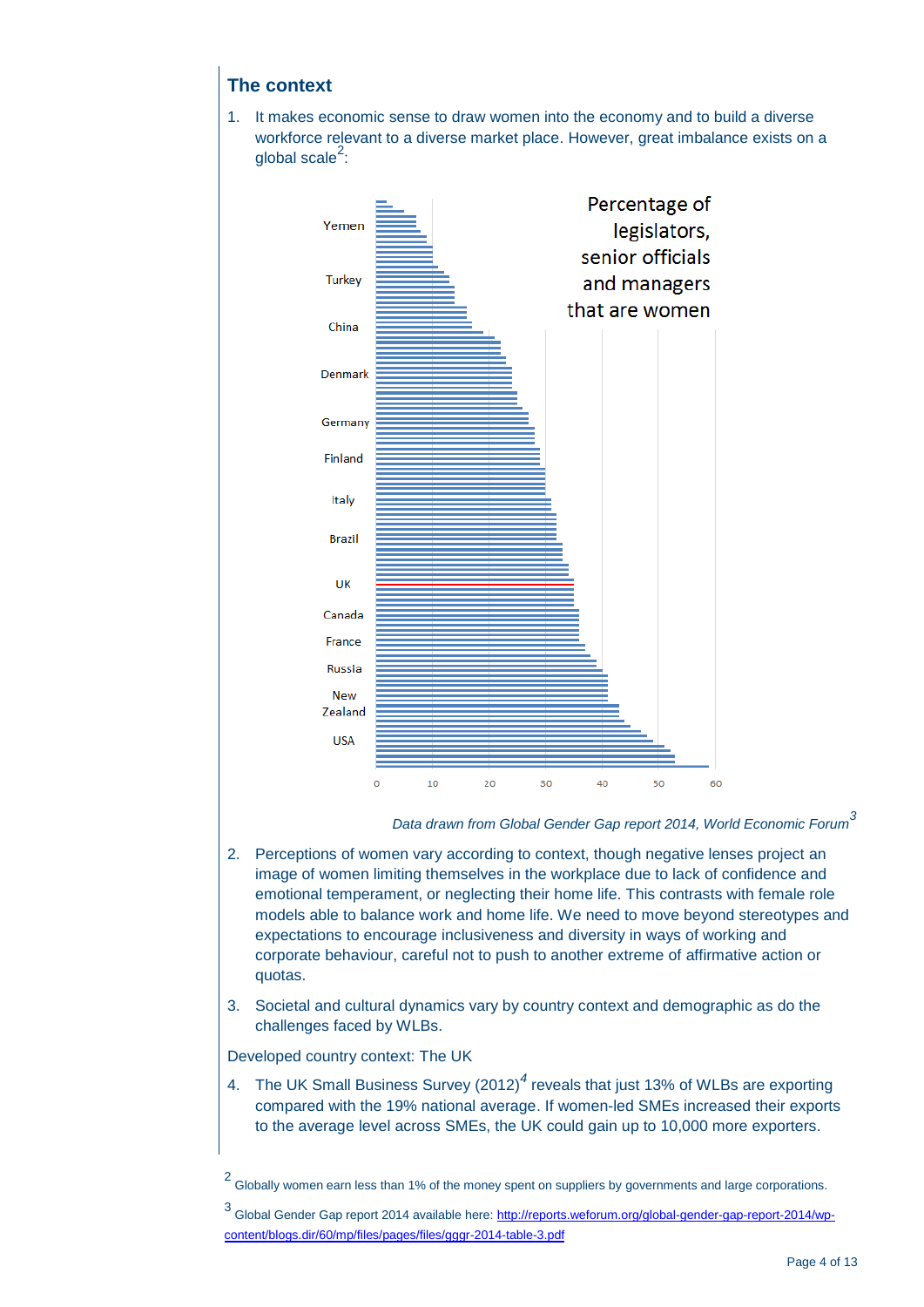

*Data drawn from datasets of BIS Small Business Survey 2006, 2008, 2010 and 2012*

UKTI is working to support SMEs in order to help them succeed internationally. This includes trade shows, the provision of market know-how, tailoring content and delivery of information to women who may face cultural barriers and relate more to female role models.

- 5. The UK has fallen behind the United States (US) in the number of WLBs. Whilst 58% of small businesses in the UK are male-led, just 19% are women-led (with 23% equal male-female lead)<sup>5</sup>. The US boasts large corporations with a global footprint taking steps to bring contracts to WLBs on a mutually beneficial basis.
- 6. Certain business sectors, such as construction and information services, are heavily dominated by men-led businesses. This indicates a need to break down gender stereotypes and equip individuals with skills that permit them to excel according to their ability and interests.

4 BIS Small Business Survey 2012: BMG Research report available here:

 $\overline{a}$ 

[https://www.gov.uk/government/uploads/system/uploads/attachment\\_data/file/193555/bis-13-p74-small-business](https://www.gov.uk/government/uploads/system/uploads/attachment_data/file/193555/bis-13-p74-small-business-survey-2012-sme-employers.pdf)[survey-2012-sme-employers.pdf](https://www.gov.uk/government/uploads/system/uploads/attachment_data/file/193555/bis-13-p74-small-business-survey-2012-sme-employers.pdf)

<sup>5</sup> BIS Small Business Survey 2012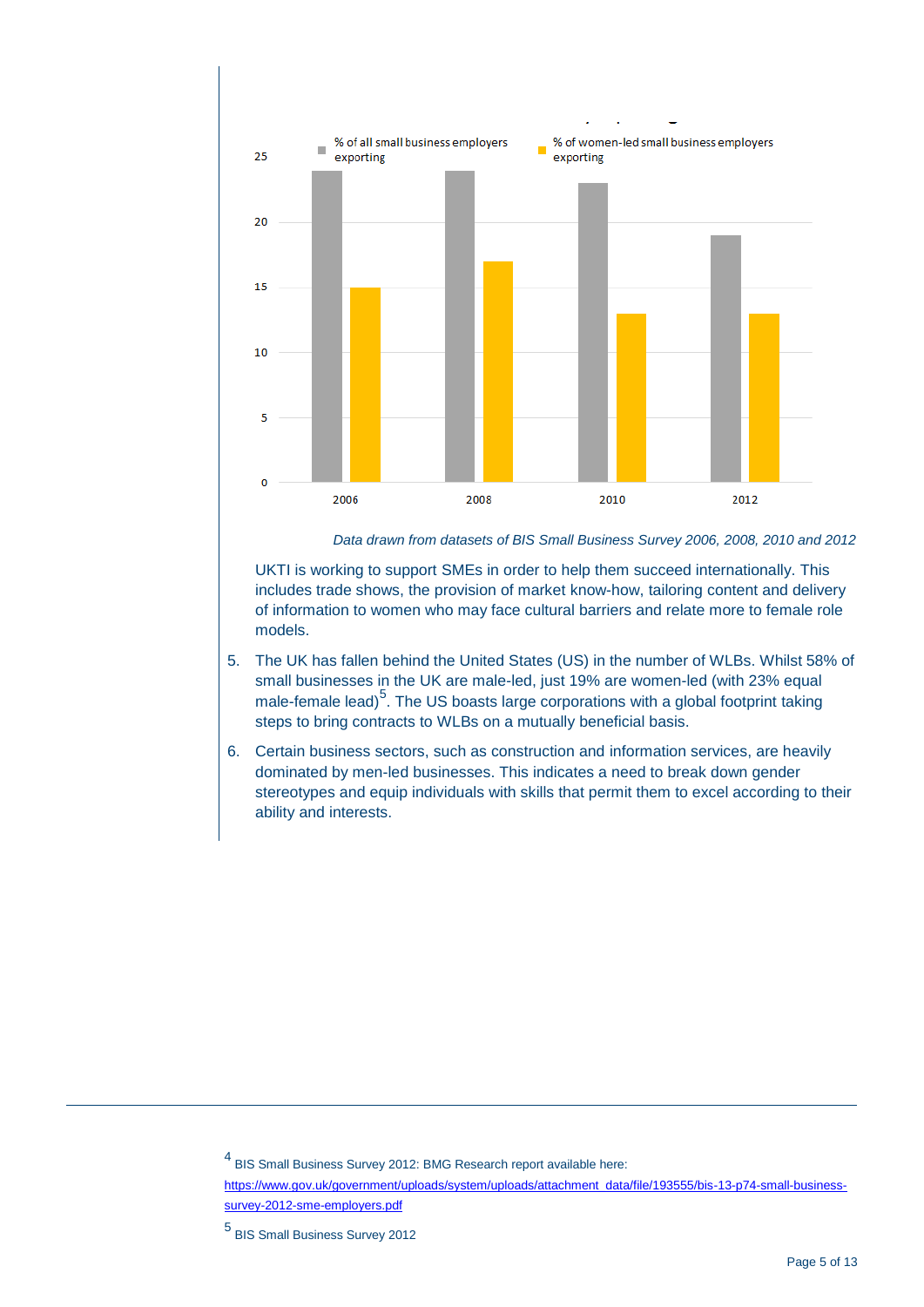

*Data drawn from BIS Small Business Survey, 2012* 

7. The coalition government abolished regional development agencies, erasing a vital network of contacts and shared knowledge, however Local Enterprise Partnerships have seen some success and the Growth Accelerator offers coaching, workshops and match funding to businesses with fewer than 250 employees and a turnover of less than £40m.

#### Developing country context: Botswana

8. A country highly dependent on mineral wealth and diamond production, much economic activity in Botswana takes place through the small business sector. Across many African countries, the following challenges are faced: limited access to credit, lack of collateral security, absence of business registration (and consequent absence of evidence to show any gender bias), cumbersome business regulation and women's inability to register land in their own name. A key characteristic of developing countries is the dominance of the informal economy, statistics for which are scarce and problematic to capture. In Botswana, women comprise 67% of the informal economy, mainly in the form of micro and small businesses. Here, there are many WLBs though they face challenges in their ability to expand.

#### **Examining the key issues**

Challenges and opportunities

- 9. There are a variety of considerations affecting women's' ability to access opportunities as entrepreneurs and suppliers. These include:
- 10. WLBs struggle to break into new markets as large corporations may have low tolerance of risk, and contracts between supplier and buyer may extend over several years on the basis of a trusted relationship or reputation. There is a global tendency to trade with those who are already known and/or similar to oneself, which is problematic in building new relationships with buyers and selling products into new markets. SMEs also struggle from lack of visibility, the absence of personal contacts which require time to build, and lack of awareness of requirements of new markets. They may also be faced with expectations around corruption and bribery.
- 11. The gender discussion is often framed in the language of disadvantage and negativity, which is unhelpful in inspiring progress and drawing on women's passion and innovation. Furthermore, this alienates men from the conversation, whilst it should be a societal, economic and rights-based issue.
- 12. Psychological, capacity and perceptual presumptions are seen to perpetuate the structural challenges faced by women. These can lie in women's own perceptions and lack of confidence, which may affect risk-taking, or the person's ability to network and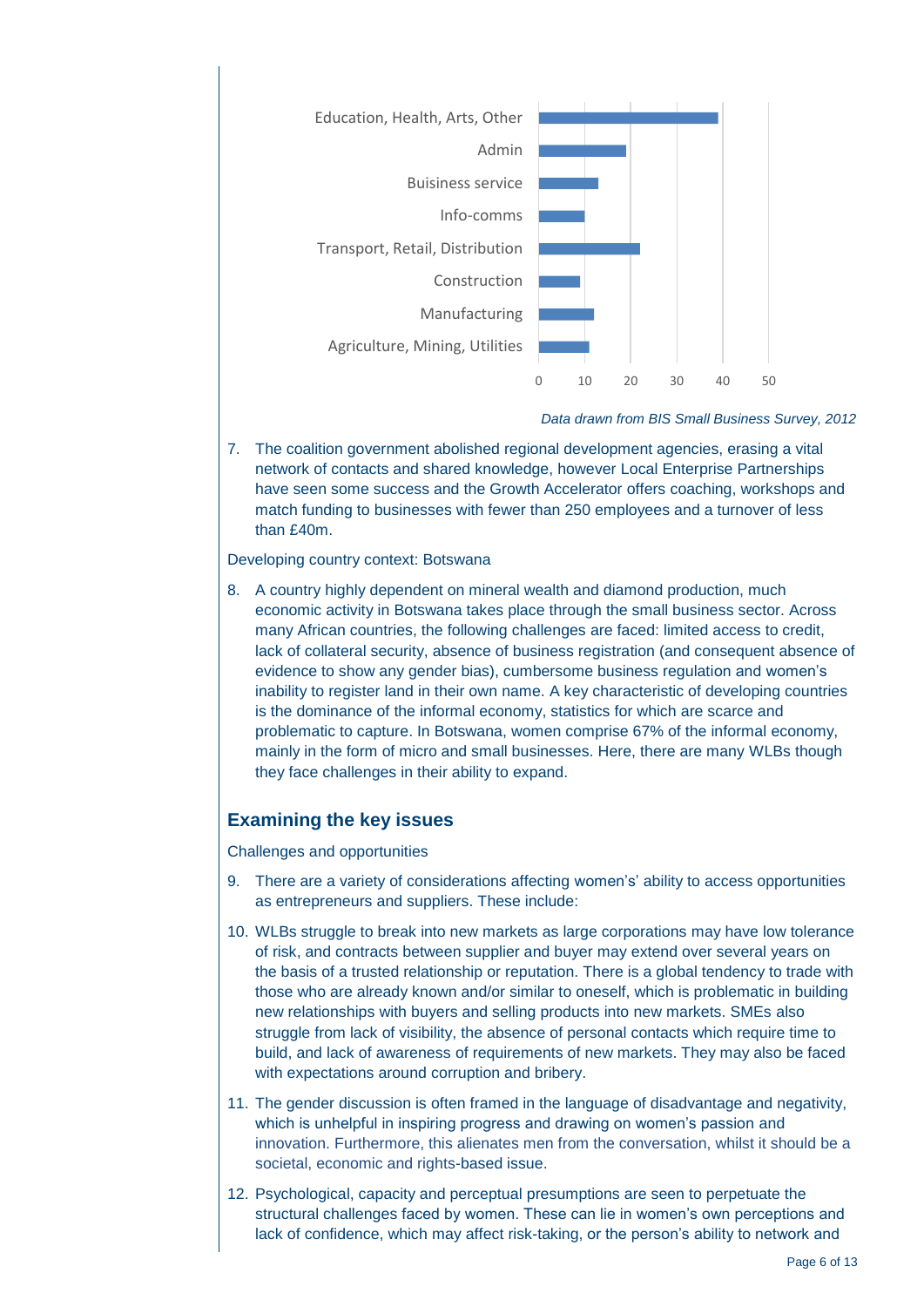bid, as well as perceptions by others that women are soft (or conversely too pushy), emotional and a risky investment from the perspective of deeply rooted male 'norms' and viewpoints, The identities of businesswomen and mothers are often contrasted.

- 13. Younger generations have less tolerance for harassment in the workplace and see fewer boundaries. However social media hosts an abundance of gendered images, which contributes to engrained gender stereotypes. Such perceptions are embedded early.
- 14. The proportion of women not working in relation to men in the UK indicates a cultural or social barrier. Such norms vary according to religious and community context, as Moroccan women tend to display a naturally entrepreneurial nature, for instance.
- 15. The purpose and outcomes desired by women need to be better understood: Do women want scalability and exporting from their businesses? Some women seek work that will fit comfortably with a structured home life, in which case risk of success impacting family dynamics becomes a threat. Financial stability also impacts motivation. These choices must be understood. Options must be available to women so that they make decisions conscious of the implications.
- 16. Harassment and lack of support for women in the corporate environment continues and raised awareness is needed around the forms it can take as well as its impact.
- 17. WLBs struggle to break into new markets as large corporations are risk averse and contracts between supplier and buyer often extend over several years on the basis of a trusted relationship. There is a global tendency to trade with those similar to oneself, which is problematic in building fresh relationships with buyers and marketing products for new markets. SMEs struggle from lack of visibility, the absence of personal contacts which require time to build and ignorance to the requirements of new markets. They may also be faced with instances of corruption and bribery.
- 18. Challenges of scale: Contracts offered by large corporations tend to be regional or global whilst WLBs tend to be SMEs or micro businesses, rendering them unable to bid for many large regional or global contracts.
- 19. Finance schemes are not all fit for purpose for SMEs, and WLBs face specific obstacles to securing asset based lending because women in general own very few of the world's assets.
- 20. Insufficient support is available for SMEs. Whilst support is available for start-ups and more advanced corporations, SMEs which have conquered the initial hurdle would greatly benefit from training on the marketing, legal and financial fronts. This universal, non-gender-specific gap needs to be addressed.

Knowledge, awareness and networking

- 21. Lack of data is a key obstacle to setting baselines and getting a clear indication of where gender bias lies. Integrity, frequency, effective analysis and use of algorithms, ability to share and how widely are all challenges to be addressed. A strong evidence base would include data drawn from diverse sources in order to provide an accurate story to inform policy decisions. The informal nature of much business in developing and emerging economies here presents an obstacle.
- *22.* Whilst successful business models and corporate social responsibility (CSR) initiatives are in abundance, significant work is required to bring these stories together, gathering and sharing data and shedding light on how to measure success – featuring examples of what is working well in this respect already.
- 23. The power of networking platforms and collective voices was strongly acknowledged, however many women feel isolated and are not integrated into relevant networks and campaigns. Joining networks can lead to access to extended networks.
- 24. Personal contacts can be more useful than reputation as a supplier, though training and empowerment is required to make this a priority for women and enable strategic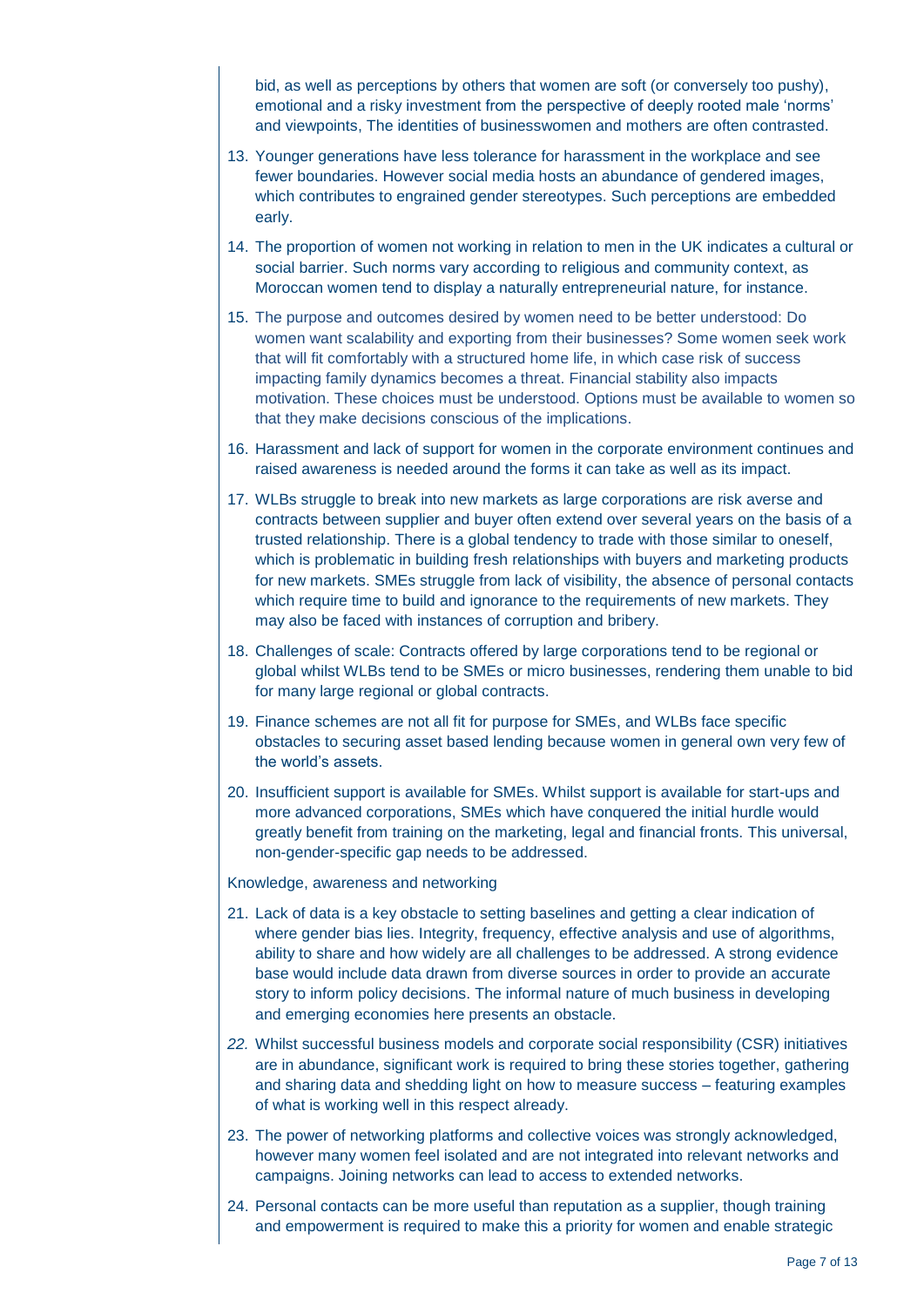networking. Many businesswomen do not know how to effectively market themselves, despite the global nature of business today with the internet and social media. Learning how to network as a woman in business is essential: How to address in a coherent fashion?

25. Mentoring frameworks are in short supply and depend on a multitude of factors including finance, time available, finding the right mentor-mentee match and willingness to share experiences and lessons learned. Yet mentoring programmes are seen as some of the most powerful means to giving women (and men) the skills, connections, ideas and confidence to grow their businesses and further their achievements. By making mentoring and learning experiences increasingly available by online and virtual means, more women (and men) can develop their capacity more quickly – at affordable costs in view of the scale of audience accessible via the internet.

### **Success stories**

The importance of sharing success stories and business models to bring tangible results and encourage others to move past the fear of starting a business was highlighted throughout the discussion.

26. Accenture is one of the multinational corporations taking supplier inclusion seriously. The company operates programmes to integrate more SMEs and/or more diverse suppliers in over 20 countries around the world, aiming to implement an inclusive supply chain on a global scale.

The programme is driven by five factors, including:

- Membership of international organisations and many country-level supplier inclusion membership organisations
- Internal networks including passionate champions (both men and women), who voluntarily step forward to increase the number of country representatives for supplier inclusion and women's economic empowerment across the world – plus alliances with stakeholder groups across the organisation
- Emphasis on development and capacity building of SMEs and diverse suppliers, to help their corporate readiness and strength of networks
- Communication of success stories to inspire wider engagement
- Governance, including working with government and fellow corporations to ensure that programmes to integrate SMEs and diverse suppliers stay aligned to clients' requirements
- 27. WEConnect International offers a global network to support women in value chains and provides information for corporations seeking to do more business with WLBs.
- 28. Australia's Male Champions of Change Initiative, launched in 2010, saw 22 Australian CEOs commit to bringing diversity to the workplace. Australia and New Zealand Banking Group (ANZ) is one such company, with some 50,000 employees, that in 2011 set the following strategic priorities:
	- Step up as inspiring leader, driving awareness in the corporate sphere and disrupt the status quo
	- Create a vibrant workforce, ensuring that line managers are accountable and ensuring gender balance at multiple levels, including for suppliers
	- Build well-rounded leaders by dismantling barriers to careers

Measured progress:

- The number of women in management has increased by 5% (from 39.7%)
- 50:50 representation on all graduate and talent leadership development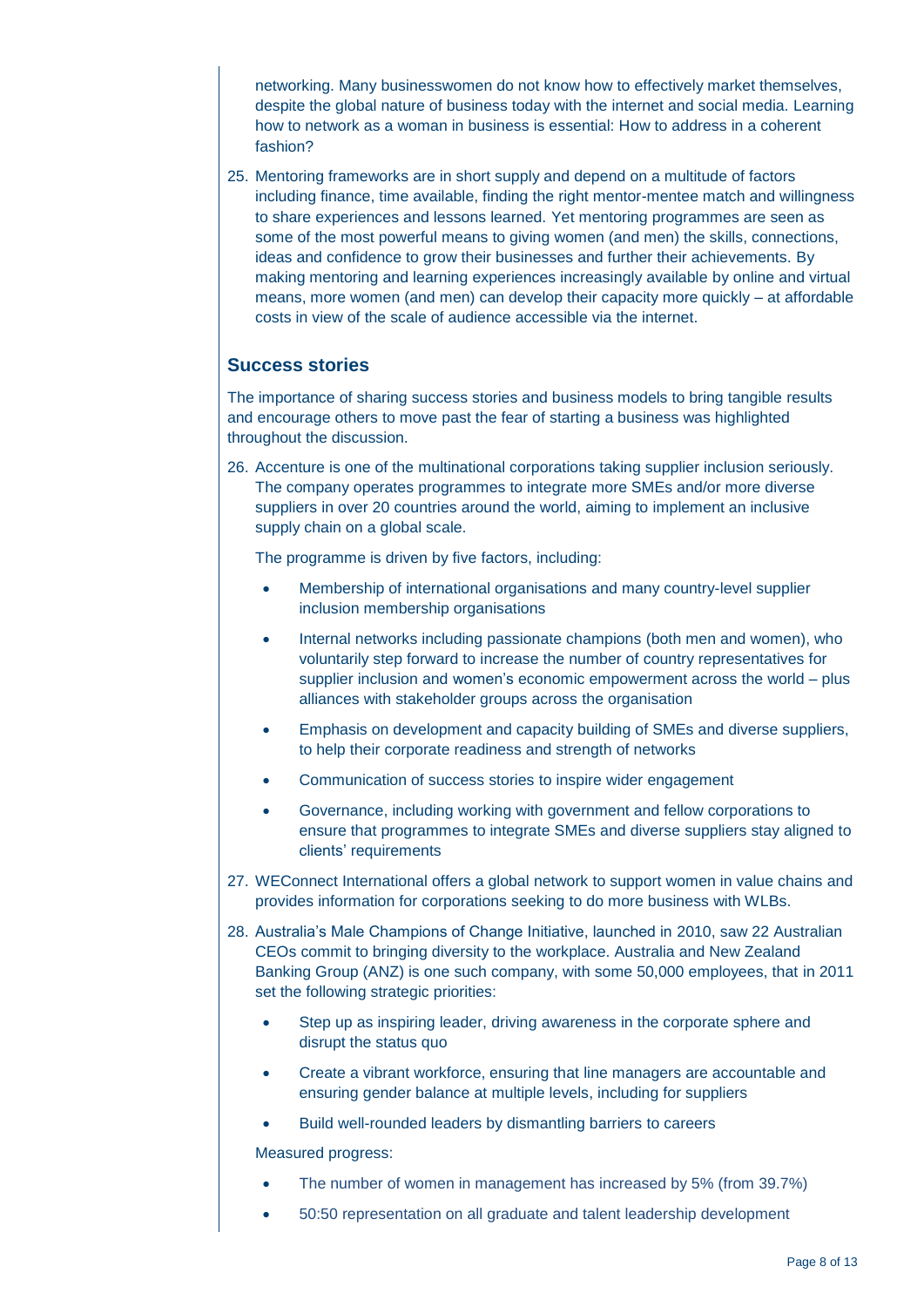programmes

- Senior management carry out monthly analysis to monitor gender pay and other inequalities
- Jobs are held during maternity leave to support mothers
- Jobs are held for individuals on ANZ's talent radar who are taking a career break

Prioritisation of a gender balanced workplace has triggered improvement in the following areas:

- Organisational, finance and market performance
- Risk management and corporate governance
- CSR and culture
- Leadership, team performance and motivation
- Better utilisation of human assets

Recommendations for positive action

Key recommendations for promoting women's economic advancement and integrating WLBs in global supply chains include:

- 29. It is vital to include men in the conversation. Male Champions of Change in Australia is a useful example where men are put at the forefront of the drive for gender equality. Use of gender-inclusive language and provision of further platforms for men would trigger greater male support.
- 30. Disseminating the correct narrative around women's roles.
- 31. The younger generation offers huge promise in bringing change and low tolerance to sexual discrimination, however, efforts to invest in their future must be taken. Great Men Value Women, a project from the gender equality charity the GREAT Initiative, demonstrates the ability to bring positive change on a small scale. Holding workshops in schools, particularly targeting boys, who too are subject to stereotypes, they look to challenge assumptions and expectations. For this to be scaled up, it was suggested that gender should be integrated into Ofsted inspections in the UK.
- 32. Pursue better data collection from diverse sources such as government, corporations, university research and women's groups. Local entrepreneurship partnerships can be used to monitor what support is being offered.
- 33. Governments should create an enabling environment through concrete support for women business owners. To do this they should work closely with the private sector in order to raise awareness across government, such as:
	- Adoption and endorsement of a government-initiated procurement charter or best practice codes or standards
	- Recognition of the importance of business growth hubs in supporting enterprise
	- Increased visibility of the issue. Elizabeth Broderick, Sex Discrimination Commissioner in Australia, has stimulated discussion and keeps gender issues on the table. Governments could appoint an advisor specialising in women-led business
	- Take SMEs led by women as well as men on trade missions
- 34. Government should provide a flexible website, tailored to support and connect WLBs, In the UK, UKTI could work with the Government Equalities Office (GEO) to fine-tune the GREAT business website, improving the layout, text and imbedding information that is useful to women entrepreneurs throughout.
- 35. There was general agreement that quotas can have a positive impact in ensuring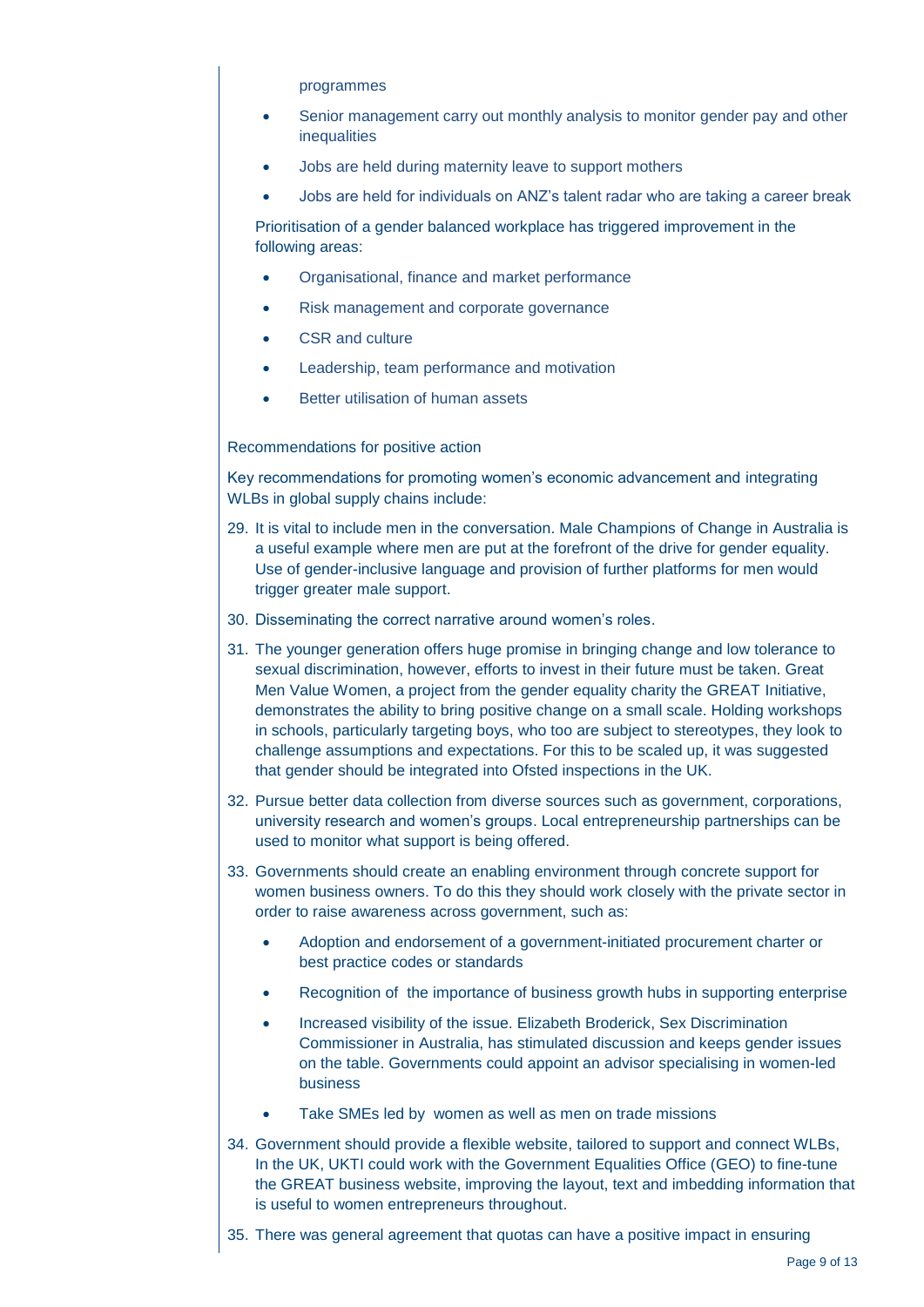inclusion in the short to medium term, until the 30% threshold of female representation on boards, for instance, is reached. Quotas can act as an important means of recognising the discussion, keeping it on the radar and focusing minds and behaviour via a target and requirement to report progress in achievement.

- 36. However, quotas do not address the root cause of historically embedded attitudes and societal norms. Furthermore, whilst quotas may be effective in the boardroom and parliament, they can be complex to invoke in certain other environments. Quotas should always be applied as part of a blended approach.
- 37. Cases demonstrate that context must always be taken into account. Listed companies in Malaysia must have a 30% equity ownership by Malays, which is considered an inefficient requirement that cuts down the diversity of skills and outlook in the workforce.
- 38. While some participants reported that South Africa has seen quotas have destructive impact given the entrenched political and emotional context of the country's history, others reported that quotas have led to corporations taking inclusion of women-owned and other under-represented businesses in supply chains more seriously
- 39. In India quotas have been very helpful in supporting girls and disabled individuals.
- 40. Likewise in the US, the government requirement that corporate contractors formally report on the degree of integration of women-owned and minority-owned businesses in corporate supply chains - together with targets for setting aside spend channelled via these under-represented businesses – has transformed the marketplace by catalysing the rise of advanced ecosystems which help women-owned and minority-owned businesses to access corporate and government contracts and grow into large corporations in their own right.
- 41. As well as government setting the tone, enlightened leadership from senior management is vital when seeking to ensure equal opportunities and the creation of long term corporate strategies which strike a balance between profit-seeking and corporate responsibility. Furthermore, strong leadership and influence groups can create a supportive environment in which women's contributions are recognised, rewarded and further developed. Corporations must strive to be no-tolerance zones for harassment, sexual or otherwise, of any other form of disadvantage for women or men.
- 42. It was felt that the following would be positive steps for corporates:
	- Publicly confirm commitment and measurable actions underway to strengthen supply chains and organisational governance to each be progressively more representative of a global society and marketplace - which recognises that women are 50% of the population, 50% of the talent - as well as representing an increasing proportion of global corporate and consumer spending power
	- Be publicly accountable for making measurable progress to partners, suppliers and clients via submitting CSR reports to the United Nations (UN) Global Compact Office and/or on the corporation's public website
	- Access support through collaboration with other corporations towards a more inclusive supply chain, via joining corporate membership organisations to support supply chain inclusivity
	- Support and sign up to appropriate marketplace best practice standards
	- Introduce gender neutral parental leave
	- The UK Voluntary Code of Conduct (development led by the Royal Bank of Scotland) gives a view of what a supplier inclusion programme could look like. Suggestion that this should be signed formally in future
	- Corporate leaders in CSR and diversity should promote themselves as brand and thought leaders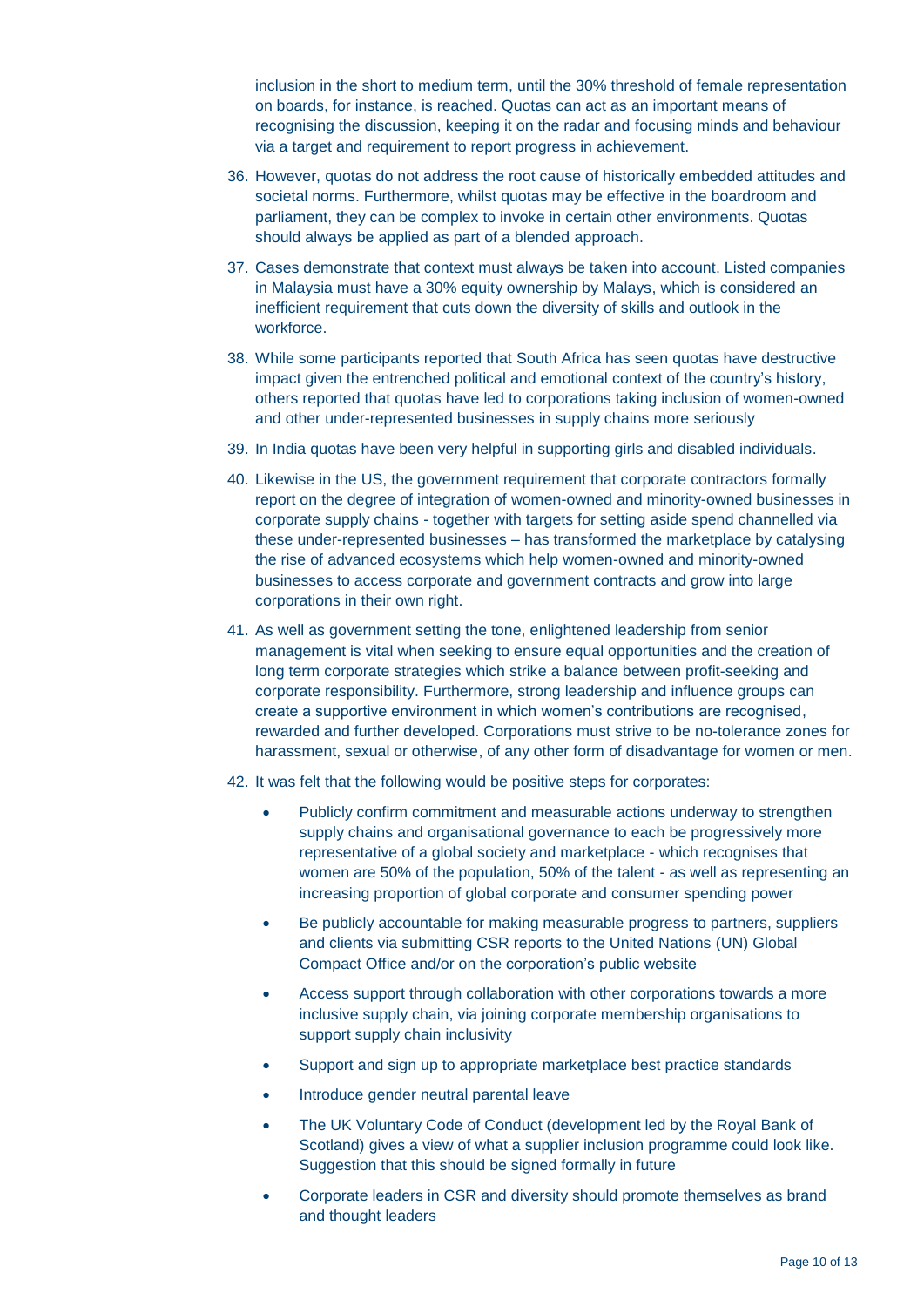43. Empowerment requires education: Creating educational relevance and access to quality mentoring for women wishing to start their own businesses is crucial. Though tricky to implement and manage effectively, mentorship schemes in the workplace were recognised as extremely positive initiatives - especially with an inspiring role model to share their vision and teach leadership. Mentoring for women entrepreneurs is most effective when it offers insight on networks, financial know-how, and support around marketing and legal obligations - particularly when the WLB is a start-up.

#### Suggestions included:

- Establish a clear framework for everyone engaged in mentoring to follow, including a process for agreeing expectations and outcomes of mentorship, and for measuring and communicating results.
- Promote the business case for mentorship, including how a win-win relationship can be created between mentor and mentee and provide examples of measurable outcomes resulting from such relationships
- Introduce training and certification for mentors
- Prospect of 'industrialised mentoring', producing online resources of mentoring material to create scale and ensure quality. This could extend the benefits of mentoring to a wider international constituency and offer open access recorded sessions
- Women in Rural Enterprise (WIRE) have a scheme called 'just ahead of me', which is an interesting example where mentorship is offered by people just ahead thus building a non-patronising support network.
- The mentor-mentee match can be male/female or female/female as long as the mentor is the right person to grow and challenge an individual: The Cherie Blair Foundation utilises an algorithm for finding an appropriate match
- Potential financial sources could include crowdfunding and sponsorship
- 44. Apparent difference between genders need not be negative: the perceived wisdom that men are risk takers and women risk averse is not necessarily a bad thing, as a balance of attitudes on corporate boards is wholly beneficial. Still, stereotypical notions of character traits that a female leader or any leader would embody need to be set aside.
- 45. Social media is a key tool that could be used to spread news of available contracts, as well as enabling women to expand their professional networks.

Recommendations for WLBs:

- 46. Make a business case. It is critical to demonstrate value brought by WLBs to their clients and customers, both in terms of winning contract awards and to help raise the profile of WLBs as a bankable and distinctive mega-sector of SMEs in general. . Business cases could, for example, take the form of credentials, demonstrating how WLBs are being instrumental in overcoming challenges and embracing opportunities to generate value within private sector and public sector operations. Such crucial value proposition material should be communicated within private and public sector organisations and externally in the public domain whenever possible.
- 47. Increase visibility of WLBs in the supply chain, especially to procurement professionals and small-scale buyers, with diversity champions in multinational corporations (MNCs) and in public sector bodies. This includes engaging in relevant dialogues, events and networks.
- 48. The meeting particularly recognised the power of multiple voices in lobbying and putting pressure on MNCs and governments to measurably drive more inclusive procurement processes, and to make the kinds of policies and offer the types of support needed to achieve a more inclusive and sustainable marketplace. For instance, KAGIDER (Women Entrepreneurs Association of Turkey) visits 8 to 10 cities every year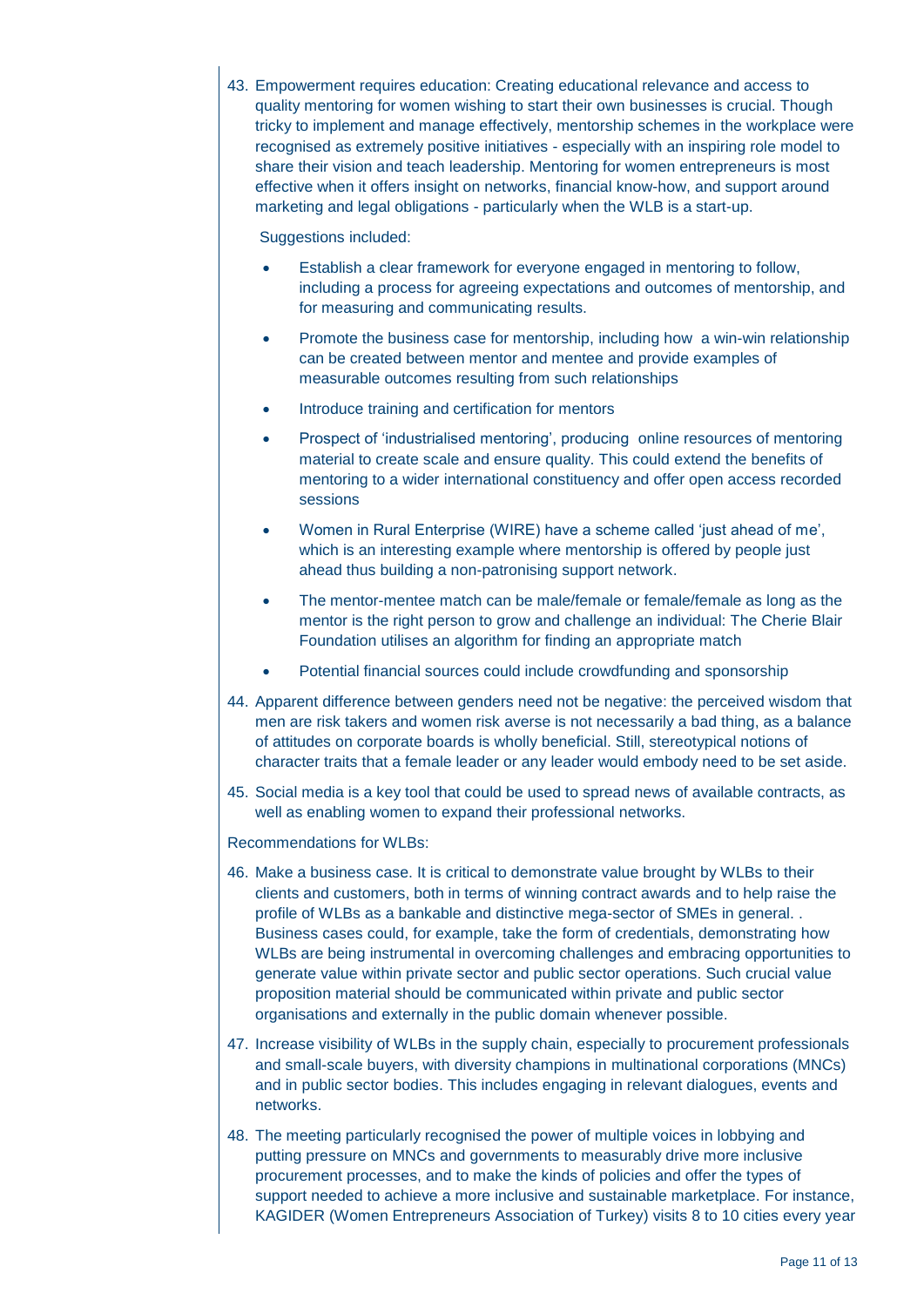to address women - lobbying countrywide and demonstrating the value of public attention and business attention on engaging more women entrepreneurs in the economy. The UK's GREAT and Exporting is GREAT marketing campaigns took a case study-led approach, showcasing successful business stories.

- 49. Ability to access finance is critical: Working with an advisor and presenting a proposal making a business case reduces uncertainty around an investment. Money is an enabler and to ensure stability, entrepreneurial businesses should ensure that they have at least 3 months' expenses in the bank at all times. Stable finances support the growth of the company and protect from business failure and reduction of market choice, which can also reduce corruption
- 50. Seek out knowledge and support. This could include:
	- Investigating innovative financial mechanisms such as export-working capital schemes, angel investors, bods support schemes, peer-to-peer or crowd-funding
	- Seeking advice from the UN Global Compact Office
- 51. Entrance into international trade is a process that can be replicated in many markets with minor adjustments. Professionalism in service, packaging, presentation and merchandising goods are critical when exporting to other countries. Cultural sensitivity is absolutely vital and, in the case of UK businesses, UKTI is respected as a first port of call to support entrance into new markets.
- 52. Given the limitations of scale, WLBs must have the courage to turn down contracts where the risks for them are too high.

Potential areas for research:

- 53. Measuring the payback and growth rates of WLBs which have benefited from financial support, training, development and mentoring interventions – to evidence how such interventions catalyse bankable value and are therefore worthy of scaled-up investment.
- 54. Investigating the linkages between empowering women as entrepreneurs and resultant impact on the communities around them (for example links with reduction in rates of poverty, unemployment, crime, illness and environmental degradation).
- 55. Map the experience of a girl growing up, building a narrative to identify points of influence in her education, employment and enterprise.

### **Conclusion**

There was broad consensus on many of the themes raised at the meeting, notably:

- Despite the progress of the past 20 years for women, we are still at the early stages of the journey towards equality – change may still be slow and made in small increments
- The value of the mentoring relationship to both mentor and mentee most participants felt there was scope for them to extend those relationships to share experience, provide support and build networks – between one another as well as more widely
- The need for better collection and understanding of data around women-led businesses in all countries, in all sectors and of all sizes will be instrumental in giving policymakers and businesses the information needed to interpret and address real challenges
- The need for greater leadership from government in terms of policymaking and legislation that remove both direct and indirect gender inequalities
- The need for leadership from multinational corporations in addressing gaps in their own corporate policies and approaches, and the willingness to foster change within